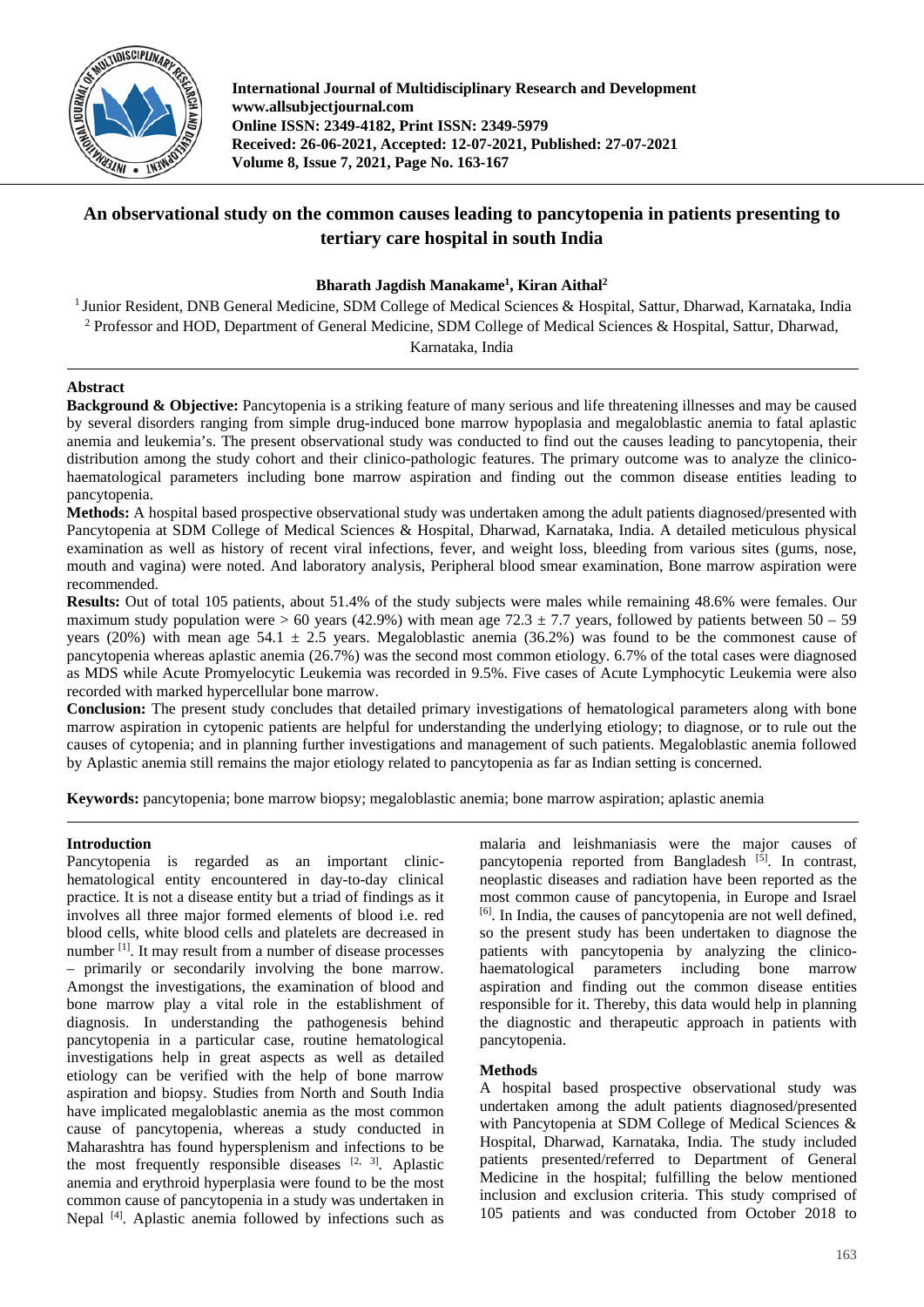March 2020 after taking ethical clearance from committee.

#### **Inclusion Criteria**

Patients with age  $\geq$ 18 years of either sex with pancytopenia.

#### **Exclusion Criteria**

- 1. Chemotherapy and radiation induced pancytopenia cases.
- 2. Patients already treated at other centres and referred to our centre for further management with no details available at the time of first presentation.
- 3. Patient who did not gave valid consent or refused to be a part of the study.

History of recent viral infections, fever, and weight loss, bleeding from various sites (gums, nose, mouth and vagina) were noted. A detailed meticulous physical examination of every patient was done for pallor, icterus, pedal oedema, mouth ulcers, hepatosplenomegaly, lymphadenopathy, sternal tenderness and gum hypertrophy was also done. Evidence of hypersplenism and primary malignancy was searched for wherever necessary.

The laboratory analysis includes Complete Blood Count (CBC) with absolute values which were conducted on an automated blood analyzer. All hematological parameters were obtained. Values of hemoglobin, red blood cell count, total leucocyte count, differential leucocyte count, platelet count, Mean Corpuscular Volume (MCV), Mean Corpuscular Hemoglobin (MCH), Mean Corpuscular Hemoglobin Concentration, Packed Cell Volume (PCV) and reticulocyte count were noted and analyzed. Bone marrow aspiration studies along with trephine biopsy were done where ever indicated from anterior superior iliac spine using standard methods and under all aseptic precautions. All the patients thus selected were investigated in a systematic manner and cause of pancytopenia was ascertained. The data were recorded, tabulated and analyzed on the basis of etiology, clinical and haematological findings. Clinicopathological evaluation was done in all cases before reaching a definitive diagnosis. The outcome data was descriptively analysed. The collected data variables obtained was compiled by using an excel spreadsheet. The patient characteristics are presented as frequencies for the categorical variables and as the means and standard deviations. All care and caution were exercised while utilizing the patient data for current research as outlined in the hospital guidelines pertaining to the usage of patient's data for this study and confidentiality was maintained throughout. Informed consent process was initiated prior to the individual agreeing to participate in the study and continuing throughout the individual's study participation.

#### **Observations**

Out of total 105 patients, about 51.4% of the study subjects were males with mean age  $51.8 \pm 19.4$  years and 48.6% were females with mean age  $56.2 \pm 19.4$  years. tHE maximum study population were  $> 60$  years (42.9%) with

mean age  $72.3 \pm 7.7$  years, followed by patients between 50  $-59$  years (20%) with mean age  $54.1 \pm 2.5$  years and  $18 -$ 29 years (17.1%) with mean age  $23.0 \pm 3.7$  years. Small numbers of cases were also observed in age group 40 – 49 years and 30 – 39 years with 11.4% and 8.6% respectively. Total mean age of entire study population was  $53.9 \pm 19.4$ years. Most reported symptom was easy fatigability, which was present in 72 (68.6%) patients followed by breathlessness (43.8%). Fever was presenting feature in 30 (28.5%) patients while palpitation was reported by 18.1% patients. Bleeding manifestation in one form or other was reported in 14.2% patients. On examination, pallor was the commonest sign present in all the cases followed by splenomegaly (33.3%), hepatomegaly (28.5%), raised JVP (22.9%), edema (21.9%), icterus (18.1%). While small number of findings that were recorded were purpura (4.8%), clubbing  $(3.8\%)$  and lymphadenopathy  $(2.9\%)$ . The Hemoglobin level in our study ranges from 3.0 gm/dl to 10.4 gm/dl. In this study, 1.9% (n=2) patients were mild anemic, 33.4% (n=34) patients were moderate anemic and 65.7% (n=69) patients were severely anemic. The leucocyte counts in our study ranges from 130/cmm to 3480/cmm. Out of them 12.4% (n=13) patients had leucocyte counts between  $>3000$  to  $<4000/cmm$  and 79.1% (n=83) patients had leucocyte counts between <1000 to <3000/cmm, and 8.5% (n=9) patients had leucocyte counts below 1000/cmm. In this study, the platelet count ranges from 4000/cmm to 1, 47, 000/cmm. Maximum number of patients (60%) had platelet count range between 50,000/cmm to 1, 40, 000/cmm. 25.7% (n=27) patients had moderate thrombocytopenia and their platelet count were between  $>20,000$ /cmm to  $< 50,000$ /cmm. Only 14.3% (n=15) patients in our study were severely thrombocytopenic and had platelet count were less than 20,000/ cmm. In our series, 36.2% of cases of pancytopenia were found to be due to megaloblastic anaemia and 26.7% had aplastic anaemia. Myelodysplastic syndrome was diagnosed in seven cases (6.7%) while Myelofibrosis in five cases (4.8%). Acute Lymphocytic Leukemia and Acute Promyelocytic Leukemia were diagnosed in 4.7%  $& 9.5\%$  respectively. Burkitt – ALL & Trilineage Hematopoiesis were diagnosed in 2.9% cases each. Single cases were recorded for Metastatic bone marrow disease as well as Chronic Myeloid Leukemia.

**Table 1:** Baseline characteristics with their respective frequency distribution.

| <b>Variables</b> | Patient (n) | Percentage $(\% )$ | Mean Age $\pm$ SD |  |
|------------------|-------------|--------------------|-------------------|--|
| Gender           |             |                    |                   |  |
| Male             | 54          | 51.4               | $51.8 \pm 19.4$   |  |
| Female           | 51          | 48.6               | $56.2 \pm 19.2$   |  |
| Age (years)      |             |                    |                   |  |
| 18 - 29 Yrs      | 18          | 17.1               | $23.0 \pm 3.7$    |  |
| $30 - 39$ Yrs    | 9           | 8.6                | $36.2 + 1.9$      |  |
| $40 - 49$ Yrs    | 12          | 11.4               | $44.6 + 2.2$      |  |
| $50 - 59$ Yrs    | 21          | 20.0               | $54.1 + 2.5$      |  |
| $>60$ Yrs        | 45          | 42.9               | $72.3 \pm 7.7$    |  |

**Table 2:** Clinical characteristics with their respective frequency distribution

| <b>Variables</b>      | Patient (n) | Percentage $(\% )$ |  |  |
|-----------------------|-------------|--------------------|--|--|
| Signs and Symptoms    |             |                    |  |  |
| <b>Breathlessness</b> | 46          | 43.8               |  |  |
| Palpitation           | 19          | 18.1               |  |  |
| Easy Fatigability     |             | 68.6               |  |  |
| Fever                 | 30          | 28.5               |  |  |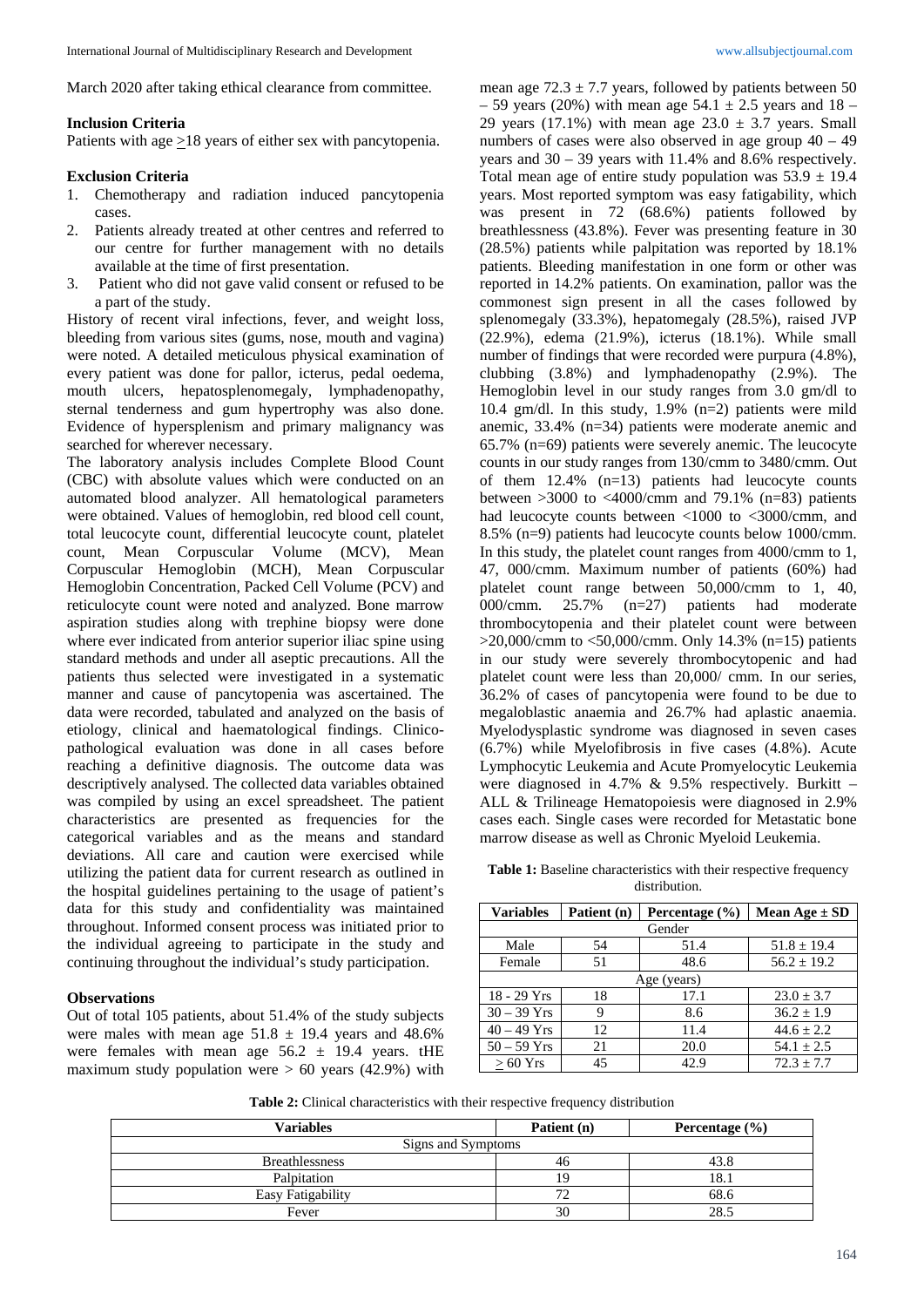| Epistaxis                              | 3              | 2.8  |
|----------------------------------------|----------------|------|
| Gum Bleeding                           | $\overline{c}$ | 1.9  |
| Menorrhagia                            | 3              | 2.8  |
| Hematuria                              | 7              | 6.7  |
| Physical findings                      |                |      |
| Pallor                                 | 105            | 100  |
| Icterus                                | 19             | 18.1 |
| Clubbing                               | 4              | 3.8  |
| Edema                                  | 23             | 21.9 |
| Lymphadenopathy                        | 3              | 2.9  |
| Hepatomegaly                           | 30             | 28.5 |
| Splenomegaly                           | 35             | 33.3 |
| Purpura                                | 5              | 4.8  |
| Raised JVP                             | 24             | 22.9 |
| Diagnosis                              |                |      |
| Acute Lymphocytic Leukemia             | 5              | 4.7  |
| Acute Promyelocytic Leukemia           | 10             | 9.5  |
| Aplastic anemia                        | 28             | 26.7 |
| Burkitt - ALL                          | 3              | 2.9  |
| Chronic Lymphocytic Leukemia           | $\overline{c}$ | 1.9  |
| Chronic Myeloid Leukemia               | 1              | 0.9  |
| Megaloblastic Anemia                   | 38             | 36.2 |
| Myelodysplastic Syndrome               | 7              | 6.7  |
| Metastatic bone marrow disease         | $\mathbf{1}$   | 0.9  |
| Myelofibrosis                          | 5              | 4.8  |
| Sepsis induced bone marrow suppression | $\overline{2}$ | 1.9  |
| Trilineage Hematopoiesis               | 3              | 2.9  |

**Table 3:** Comparison of hematological parameters among leading causes of pancytopenia.

| <b>Diagnosis</b>             | Hemoglobin $(gm \% )$ | $TLC$ (cells/mm <sup>3</sup> ) | Platelets $(lakh/mm^3)$ |
|------------------------------|-----------------------|--------------------------------|-------------------------|
| Acute Lymphocytic Leukemia   | $7.3 + 2.2$           | $1661.8 \pm 1398.7$            | $0.40 \pm 0.20$         |
| Acute Promyelocytic Leukemia | $6.5 \pm 1.9$         | $1808.4 + 931.5$               | $0.70 \pm 0.37$         |
| Aplastic anemia              | $6.9 + 1.8$           | $1975.1 \pm 887.9$             | $0.54 \pm 0.43$         |
| Megaloblastic Anemia         | $7.1 + 1.9$           | $2039.6 \pm 671.8$             | $0.77 \pm 0.38$         |
| Myelodysplastic Syndrome     | $6.6 \pm 1.7$         | $1974 + 745.9$                 | $0.73 \pm 0.47$         |
| Mvelofibrosis                | $7.0 + 1.7$           | $2065 + 891.9$                 | $0.75 \pm 0.46$         |

#### **Discussion**

To identify the root cause or the etiology, thorough physical examination with meticulous history, hematological investigations, extensive use of investigative procedures, and constant reevaluation of the clinical evidence remains the base of any disease entity. However in India, the causes of pancytopenia are not well defined and there is a paucity of data in this regard. This data, if available, would help in planning the diagnostic and therapeutic approach in patients with pancytopenia as well as it will also guide the physician in monitoring the patients, ordering timely tests (eg. blood culture and peripheral smears at height of fever), and ruling out factitious etiologies. A total of 105 cases of pancytopenia were studied. Age, gender-wise incidence, presenting complaints, peripheral blood picture, bone

marrow aspiration smears and various causes of pancytopenia were studied in all cases, and observations were compared with those in studies published in the literature. Variations in the frequency of various underlying entities of pancytopenia have been attributed to difference in methodology and stringency of diagnostic criteria, geographic area, period of observation, genetic differences, etc. The age of the patients ranged from 18 to 88 years, with a mean age of  $53.9 \pm 19.4$  years. Cytopenias were observed more in males (51.4%) than females (48.6%), with male-to female (M: F) ratio of 1.1:1. Age and sex distribution was compared with other studies as shown in Table 4. Our maximum study population were  $> 60$  years (42.9%) with mean age  $72.3 \pm 7.7$  years, followed by patients between 50  $-59$  years (20%) with mean age  $54.1 \pm 2.5$  years.

**Table 4:** Age and sex comparison with the other studies of pancytopenia

| Author                        | Year of study | No. of cases | Age range | M:F ratio |
|-------------------------------|---------------|--------------|-----------|-----------|
| Khunger JM et al. $[2]$       | 2002          | 200          | $2 - 70$  | 1.2:1     |
| Kumar R <i>et al.</i> [7]     | 2001          | 166          | $12 - 73$ | 2.1:1     |
| Gayathri and Rao, et al. [8]  | 2011          | 104          | $2 - 80$  | 1.2:1     |
| Tilak V et al. $[9]$          | 1999          |              | $5 - 70$  | 1.14:1    |
| Khodke K <i>et al.</i> $[10]$ | 2001          | 50           | $3 - 69$  | 1.3:1     |
| Present study                 | 2020          |              | $18 - 88$ | 1.1:1     |

The most common presenting complaint in our study was easy fatigability (68.6%), followed by difficulty in breathing (43.8%), fever seen in 28.5% of the cases, palpitation in 18.1% cases and bleeding manifestations in 14.2% cases.

On examination, pallor was the commonest sign present in all the cases followed by splenomegaly (33.3%), hepatomegaly (28.5%), raised JVP (22.9%), pedal edema (21.9%), icterus (18.1%). Small number of cases also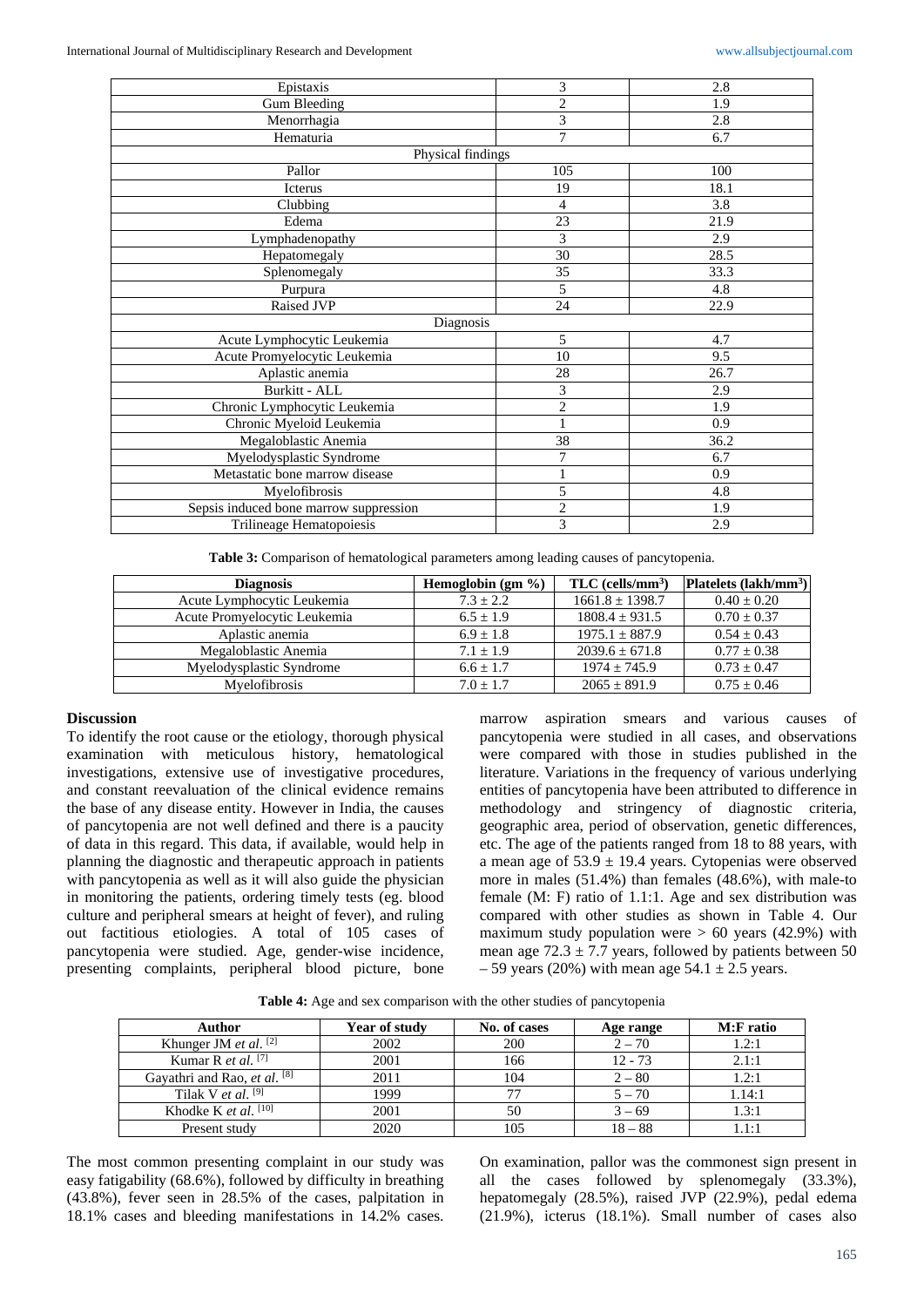reported with lymphadenopathy (2.9%), clubbing (3.8%) and purpura (4.8%). The presenting symptoms were usually attributed to anemia or thrombocytopenia. Leucopenia was an uncommon cause of the initial presentation of the patient but can become the most serious threat to life during the course of the disorder. In a study done by Khodake *et al*., fever (40%), was most common presenting symptom followed by weakness (30%), and bleeding manifestation in 20% cases studied [10] . Yadav *et al*. found in their study

generalized weakness and easy fatigability as most common presenting complains [11]. In a study by Santra G, Das BK most common presenting complaints was weakness (68.2%), followed by fever in 47.7% of cases and bleeding manifestation was presenting complaints in 33.7% of cases.12 The frequencies of other clinical features were variable and different from these studies probably due to broad spectrum of etiologies behind pancytopenia.

**Table 5:** Comparison of common presentation & physical findings wit h other Indian studies of pancytopenia.

| <b>Study</b>                              | M: F ratio | <b>Most common presentation</b>                | <b>Physical findings</b>                     |
|-------------------------------------------|------------|------------------------------------------------|----------------------------------------------|
| Khodke K <i>et al.</i> $[10]$ (n=50)      | 1.3:1      | Fever $(40\%)$ , Weakness $(30\%)$             | Pallor (100%), Splenomegaly (40%),           |
|                                           |            |                                                | Hepatomegaly (38%)                           |
| Tilak and Jain <i>et al.</i> $[9]$        | 1.14:1     |                                                | Pallor $(100\%)$ , Splenomegaly $(49.3\%)$ , |
| $(n=77)$                                  |            |                                                | Hepatomegaly (41.5%)                         |
| Alam <i>et al.</i> <sup>[13]</sup> (n=50) | 1.08:1     | Fever (72%), Weakness (38%), Increasing        | Pallor (100%), Splenomegaly (28%),           |
|                                           |            | paleness (32%)                                 | Hepatomegaly (20%)                           |
| Present study $(n=105)$                   | 1.1:1      | Fever $(28.5\%)$ , Breathlessness $(43.8\%)$ , | Pallor $(100\%)$ , Splenomegaly $(33.3\%)$ , |
|                                           |            | Fatigability (68.6%)                           | Hepatomegaly (28.5%)                         |

After analysing our data, we feel that the presenting symptoms in pancytopenia patients are usually attributable to anemia or thrombocytopenia. Haematological parameters revealed, as expected, a depression in all the cell counts. On comparing the haematological parameters among leading causes of pancytopenia, anemia appeared to be more severe in cases of Acute Promyelocytic Leukemia, Myelodysplastic Syndrome, Aplastic anemia and Megaloblastic Anemia. Leukocyte count was most severely depressed in cases of patients of Acute Lymphocytic Leukemia, Aplastic Anemia, Myelodysplastic Syndrome and Megaloblastic Anemia. Similarly, platelet count, although it showed wide variation, it was most severely depressed in patients of Acute Lymphocytic Leukemia and Aplastic anemia (Refer table 3).

Megaloblastic anemia is a group of disorder characterized by defective nuclear maturation caused by impaired DNA synthesis. This was the most common cause of pancytopenia in the present study that was observed in 36.2% of the total cases. This was similar in the study by Bijaya *et al*. which accounted 44% of the cases of Megaloblastic anaemia [14]. Also, incidence of 72% was reported by Khunger JM *et al*.; and  $68\%$  by Tilak V *et al*  $[9, 10]$ . Many studies in the past especially from Indian subcontinent have shown megaloblastic anemia to be a common cause of pancytopenia in this region. Prevalence of megaloblastic anaemia was as high as 74% reported by Gayathri in 2011 [8] . Kumar *et al*. and Jalbani *et al*. study in 2009 documented aplastic anaemia as the commonest cause in their series which is in contrast to our series  $[7, 15]$ . In this study, 31.6% cases of megaloblastic anemia, presented with splenomegaly and hepatomegaly each. Erythroid hyperplasias with predominance of precursors were also noted in the bone marrow aspiration of the megaloblastic anemia. Bone marrow was hypercellular with megaloblastic erythropoeisis and giant metamyelocytes. Ishtiaq *et al*. in their study found 15.4% and 17.9% of megaloblastic anemia with splenomegaly and hepatomegaly respectively [1] . Sweta *et al*. reported 29% case and 11% cases of megaloblastic anemia, presented with splenomegaly and hepatomegaly.16 Likewise, hepatomegaly (66%) and splenomegaly (21%) were seen in the study done by Gomber *et al*. in patients with megaloblastic anemia<sup>[17]</sup>.

Megaloblastic anaemia was found to be the commonest cause of pancytopenia in most of the studies whereas aplastic anemia is the second most common etiology. Same scenario was also encountered in the present study as aplastic anemia was the second most common etiology with 26.7% of the total cases diagnosed with it. There was slightly female preponderance with male to female ratio of 0.87:1. Majority of patients had hypoblastic bone marrow while some showed decreased trilineage hematopoisis.

In the present study,  $6.7\%$  (n=7) of the total case were diagnosed as MDS. Three cases were diagnosed as refractory cytopenia with multilineage dysplasia. Bone marrow aspiration showed hypercellular in all the three cell lines. While lone case of Myelodysplastic Syndrome RAEB 2 was also diagnosed showing hypercellular with few hypocellular fragments in bone marrow aspiration. The incidence of MDS as reported in other similar studies varies from 0 to 18%. Khunger *et al*. reported 2% of MDS causing pancytopenia while Santra G *et al*. with 2.7% cases in 111 adult pancytopenia patients [2, 12] . Jain A *et al*. just reported 0.4% case of pancytopenia due to MDS of RAEB type.18 However, Bijaya *et al*. reported 8% MDS of the total cases [14]. MDS are most common in the elderly as also observed in the current study with mean age of 63.1 years in this diagnosed group.

In the present study, Leukemia constituted about 20% of the total subjects which was comparitevely higher to the study done by Savage DG *et al*. recorded eleven cases (8.2%) of AL from the 134 patients with pancytopenia<sup>[19]</sup>. Further differentiating the type of leukemia in the current study, Acute Promyelocytic Leukemia was recorded in 9.5% (n=10) of the total subjects whose peripheral blood showed atypical mononuclear cells and bone marrow showed an increase in atypical promyelocytes and decreased trilineage hematopoiesis. Three cases of Burkitt – ALL were also recorded who had cellular bone marrow with decreased to absent trilineage hematopoiesis. "Starry Sky" appearance was also evident in the results. Further, two cases of sepsis induced bone marrow suppression was also encountered that showed reactive bone marrow with presence of granulomas. Five cases of Acute Lymphocytic Leukemia were also recorded with marked hypercellular bone marrow. Biopsies results of two subjects showed the extensive necrosis of